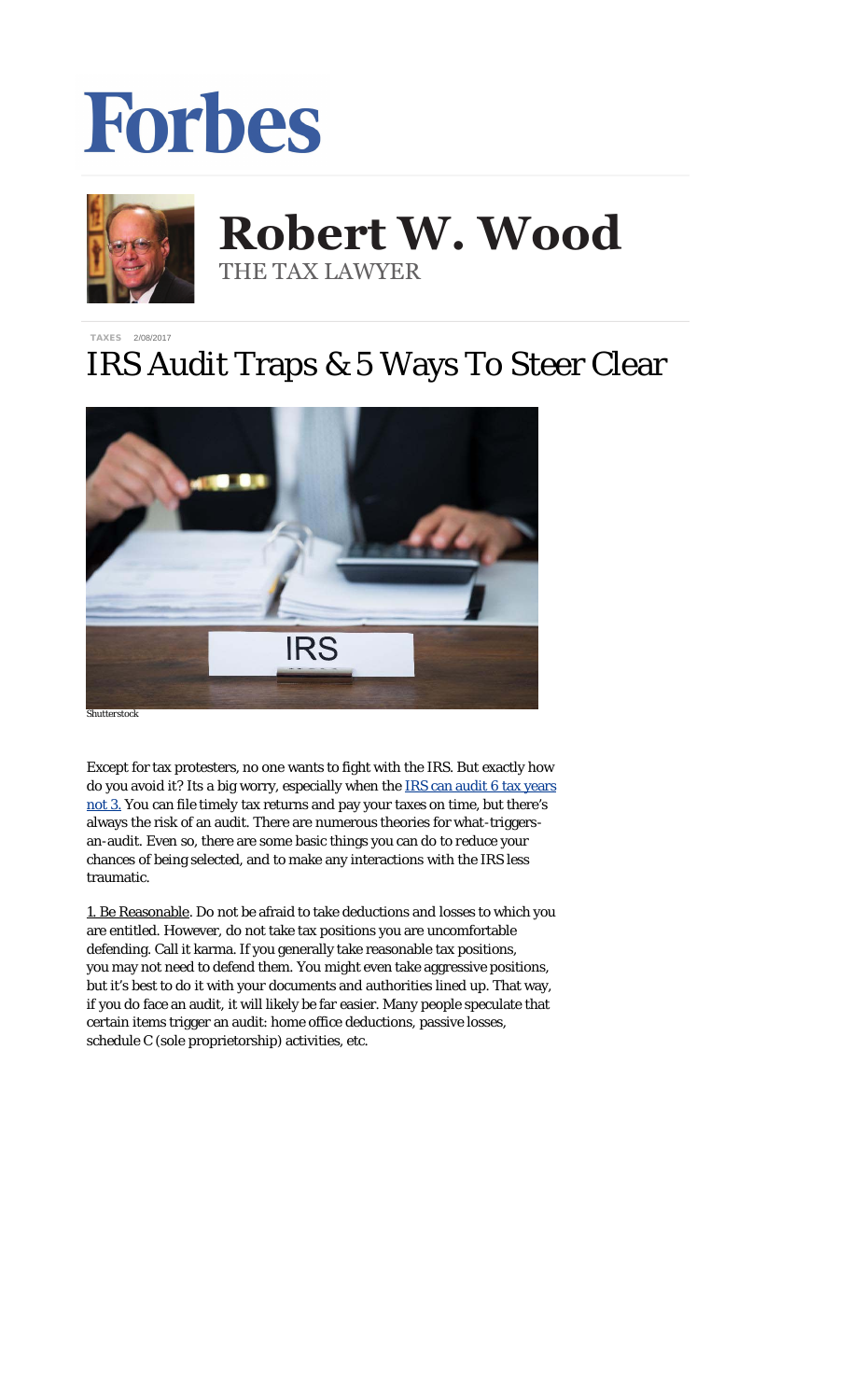They can all be problematic, but in the end, you can't predict the trigger (and you can drive yourself crazy trying). Still, you can be reasonable about every item on your return. If you don't have a decent claim for a home office, don't claim it. If your money-losing sole proprietorship is really a fun hobby, treat it that way.

2. Don't Over-Explain. And don't over-explain. You'd be surprised how many professionals and amateurs alike try to submit too much information. If your return is complex, you may need to add explanations or disclosures in footnotes. Be concise, truthful and accurate, but don't provide copies of sales agreements, settlement agreements, bank statements, etc., unless you are later asked to by the IRS.

Disclosures can be made on regular paper or special IRS forms. Tax return preparers distinguish "white paper" disclosures from those on IRS Forms 8275. But either can be used any time you need to disclose something that can't be adequately disclosed on the forms. There is another form, 8275-R, but you shouldn't be filing a Form 8275-R—or taking a tax return position that would require it—without professional help.

3. Get Professional Advice. Some people argue that a return prepared by a professional is less likely to be audited, but there's little reliable data to support it. Nevertheless, having a professional prepare your return—or at least give you advice on anything quirky—is a good idea. If you do your own return, using a commercially available software package, such as Intuit's Turbotax or H&R Block's Taxcut can make it easier and more reliable.

If the software produces some result you consider wrong, don't simply override it. Or, at least investigate before you do. Example: You're not rich and can't understand why the software has spit out a Form 6251 showing you owe the alternative minimum tax. The software is probably right, especially if you live in a high tax state.

4. Avoid Obvious Errors. Fill out the right forms, and do so completely. Make sure you add, subtract and multiply accurately. Check your numbers through each step, and do some simple math checks when you finish. This is another reason to use a software program. If you do make a math mistake, you are likely to get a correction notice from the IRS. Your goal is to minimize such interaction with the IRS.

5. Don't Omit Forms 1099. IRS Forms 1099 come in many varieties, including 1099-INT for interest, 1099-DIV for dividends, 1099-G for tax refunds, 1099-